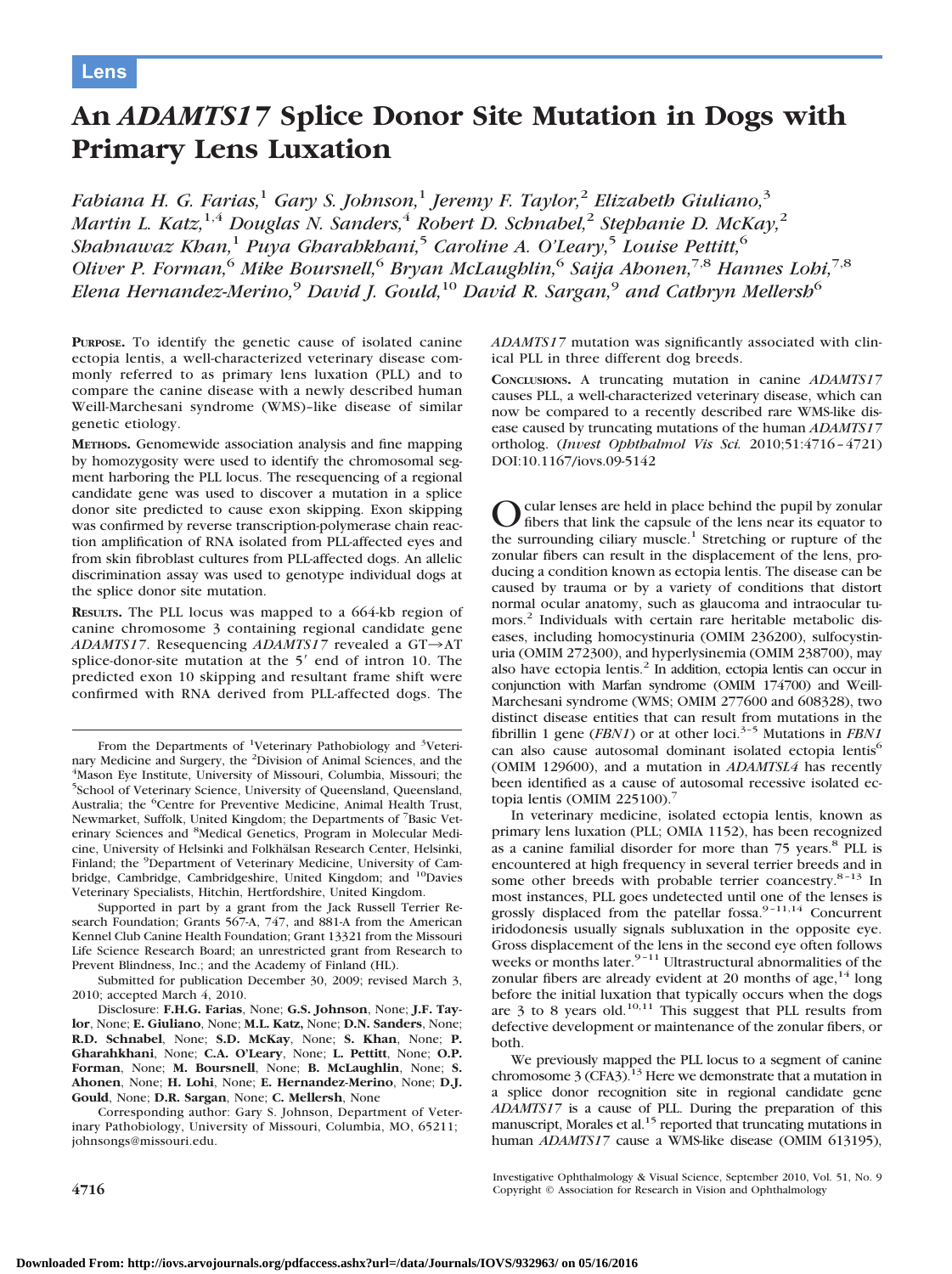characterized by ectopia lentis and short stature. In the current report, we have focused the discussion on a comparison of the human and canine disease phenotypes resulting from truncating mutations in *ADAMTS17*.

# **MATERIALS AND METHODS**

All experiments were conducted in accordance with the ARVO Statement for the Use of Animals in Ophthalmic and Vision Research. DNA samples used in this study were collected from North American, European, and Australian dogs. In North America, samples from individual members of the Jack Russell Terrier  $(n = 398)$ , Miniature Bull Terrier ( $n = 90$ ), and Lancashire Heeler ( $n = 8$ ) dog breeds were obtained from DNA collections kept as part of the University of Missouri Animal DNA Repository (http://www.caninegeneticdiseases. net/) or the Canine Health Information Center DNA Bank (http:// www.caninehealthinfo.org/dnabank.html). Many of the DNA samples were collected from dogs with PLL; however, we also collected DNA from breed members with normal eyes. In Europe, DNA samples were collected from individual, privately owned Jack Russell Terriers  $(n =$ 27), Miniature Bull Terriers ( $n = 126$ ), and Lancashire Heelers ( $n =$ 115) recruited specifically to investigate the genetic cause of PLL. All European dogs had been examined by a veterinary ophthalmologist at least once and either had PLL or were older than 5 years of age and had been declared free of clinical signs consistent with PLL. DNA samples were also collected from Miniature Bull Terriers from Australia (*n* = 65). All but seven of the Australian samples came from dogs that had been examined by a veterinary ophthalmologist.

Genomewide association mapping was performed with a wholegenome genotyping kit (CanineSNP20 BeadChips; Illumina, San Diego, CA) and DNA samples from 48 Jack Russell Terriers (28 cases and 20 controls). Fine mapping was performed with samples from 49 Miniature Bull Terriers (38 cases and 11 controls) and from 40 Lancashire Heelers (22 cases and 18 controls) using 768 single nucleotide polymorphism (SNP) markers located between 20 Mb and 70 Mb on CFA3 and assayed with a genotyping array (Golden-Gate platform; Illumina).

RNA was obtained from the lenses and ciliary bodies of eyes enucleated from PLL-affected dogs with secondary glaucoma or from dogs unaffected by PLL but with other ocular disorders that required globe removal. Ocular tissues were preserved in an RNA stabilization solution (Ambion RNALater; Applied Biosystems, Foster City, CA) and frozen at  $-70^{\circ}$ C until use. Total RNA from lens and ciliary body material was extracted (RNeasy kit; Qiagen, Valencia, CA) according to the manufacturer's instructions. Cultured canine fibroblasts from PLLaffected and normal dogs provided a second source of RNA. These fibroblast cultures were derived from skin biopsies taken from live dogs under local anesthesia, as specified in a protocol approved by the University of Missouri Animal Care and Use Committee. Biopsies consisted of a 2 cm  $\times$  2 cm piece of skin containing epidermis, dermis, and at least some subcutaneous tissue. The tissue was diced, and cells were allowed to adhere to plastic culture flasks before incubation in fibroblast culture medium consisting of medium (Gibco MEM Alpha; Invitrogen Corp., Carlsbad, CA) plus 20% fetal bovine serum and 1% penicillin/streptomycin at 37°C in 5% CO<sub>2</sub> atmosphere. Fibroblasts were expanded to approximately 12 million cells per sample and preserved, frozen, in culture medium containing 10% dimethyl sulfoxide. Thawed fibroblasts were grown to confluence, trypsinized, and washed with  $1\times$  PBS. Total RNA was isolated from fibroblasts with an RNA purification kit (SurePrep TrueTotal; Fisher Scientific, Pittsburgh, PA) according to the manufacturer's instructions.

Resequencing the coding regions of all 22 canine *ADAMTS17* exons was accomplished after PCR amplification of genomic DNA (primers are listed in Table 1). RT-PCR amplifications of fibroblast RNA were performed with primers designed against sequences in exon 9 (5-TGTCAGGAGAGTGGGTAAAGG-3) and exon 11 (5-GGACG-TATCTCCTTCCACCAG-3). Purified PCR and RT-PCR amplification products were sequenced with a DNA analyzer (3730xl; Applied Biosystems). Genotypes at *ADAMTS17:c.1473*+1 were determined with a TaqMan allelic discrimination assay.<sup>16</sup> The PCR primer sequences were 5'-CACCAACGCCACCTTCTG-3' with 5'- GATGCTCCTTCCTGTGT-CAGT-3', and the probe sequences were 5'-VIC-AAACATGGAGATAAG-CAG-MGB-3' for the mutant allele and 5'-FAM-ACATGGAGGTAAGCAG-MGB-3' for the wild-type allele.

# **RESULTS**

#### **Genomewide Association Mapping**

Genomewide association analysis was performed under an autosomal recessive model of inheritance with DNA from PLLaffected  $(n = 28)$  and control  $(n = 20)$  members of a large Jack Russell Terrier family. Under this analysis, the null hypothesis

**TABLE 1.** PCR Primers for *ADAMTS17* Resequencing

| <b>Target</b>     | Forward Primer Sequence/Reverse Primer Sequence       | Amplicon Size (bp)<br>261 |  |  |
|-------------------|-------------------------------------------------------|---------------------------|--|--|
| exon 1            | GTTGGGTTTGTCCGCAGC/GGGAGGGCAGGAGGAAGGTG               |                           |  |  |
| exon $2(5')$      | GCTGACGCGTCTCCTCTCTCCC/CCGCCTCCTCCACCTCGAA            | 285                       |  |  |
| exon $2(3')$      | CCCCGGACCCCGAAAGC/GCGACTAAGCGACGGCCAGA                | 334                       |  |  |
| exon <sub>3</sub> | GACATGAGGACCAGGCCAGAG/GGCGTGTACTGTCAATCATGCTG         | 327                       |  |  |
| exon <sub>4</sub> | GCCAAGGACTGCATGAACATCTCT/GCTGGGCAAAAGACAAGAAC         | 290                       |  |  |
| exon 5            | AGTTTTTACCCAACATCTTCCTCTGT/ACTCAATGGCAACTAGGAGACTTGAA | 266                       |  |  |
| exon 6            | TTCCCCAATCCCCAATTTGT/GCCTGAATTTCTAGCAAACTGCCTT        | 279                       |  |  |
| exon 7            | CTATGTGCAGGATGACCAATCAAGC/ACCAGGTCTCCAGATTATCACAGGG   | 238                       |  |  |
| exon 8            | TCCCACGTTCTGAAGAGGATGTGTT/AAAGTATGTGGCAGCACTGTTTCAA   | 261                       |  |  |
| exon 9            | TGAAAGCCTGTAGCATAAGTGTCCCT/GGCCAGCTCAGAGTTCTAAGAGATTC | 314                       |  |  |
| exon 10           | CTTCTTGCCTTCTCTTGACTGACAGA/CGACAGAAGCCAGATGCTCCTT     | 285                       |  |  |
| exon 11           | GTGACCTGTATATGGTGTTCTAGGCA/CCAGTGGAGCTTTAGGCACTATTGAG | 265                       |  |  |
| exon 12           | GGATTCATTGGAGCTGTGTGG/CCCTGATCAAGGCACCCTAGA           | 249                       |  |  |
| exon 13           | GCTGGGATTGCAGAGATACCATGTG/TAGGAGGTGTTTACATTCTTGGAGGA  | 391                       |  |  |
| exon 14           | ATGCACCTGCACCTTACATGGC/TTCTGGGGTGAGGGAGC              | 265                       |  |  |
| exon 15           | TGGGCCCATTGGACAAGTC/TGCAGCTGCAGTATCCCCTTGA            | 301                       |  |  |
| exon 16           | CTCTGATGCACCCCTCAGGACA/CCCCTTGCAACCTCAGGCTT           | 294                       |  |  |
| exon 17           | GCCAATTCAGCAAGCCTGTAAG/GCCCTGGGAAGAGCGTCT             | 296                       |  |  |
| exon 18           | GCATCAGTGAATGGCCTTTC/CTTAGCAACAAGAGAACATGGCAT         | 329                       |  |  |
| exon 19           | CTCCCCACCCAGTTATTCTCTTC/GTTGGGATCCCTGTGGACAAGACC      | 324                       |  |  |
| exon 20           | ACATGAGCTGAATCAGACCGGAT/CGCAGGGTGATGGCTGAGCTTC        | 283                       |  |  |
| exon 21           | GGCCCAGGAGCAGCTACATTG/GAACTCCTTAGCCAGTGGGGACT         | 339                       |  |  |
| exon 22           | ATGTCAGACCATAGGCCATCTCT/TAGCCGTGTCATCAGGGTTC          | 324                       |  |  |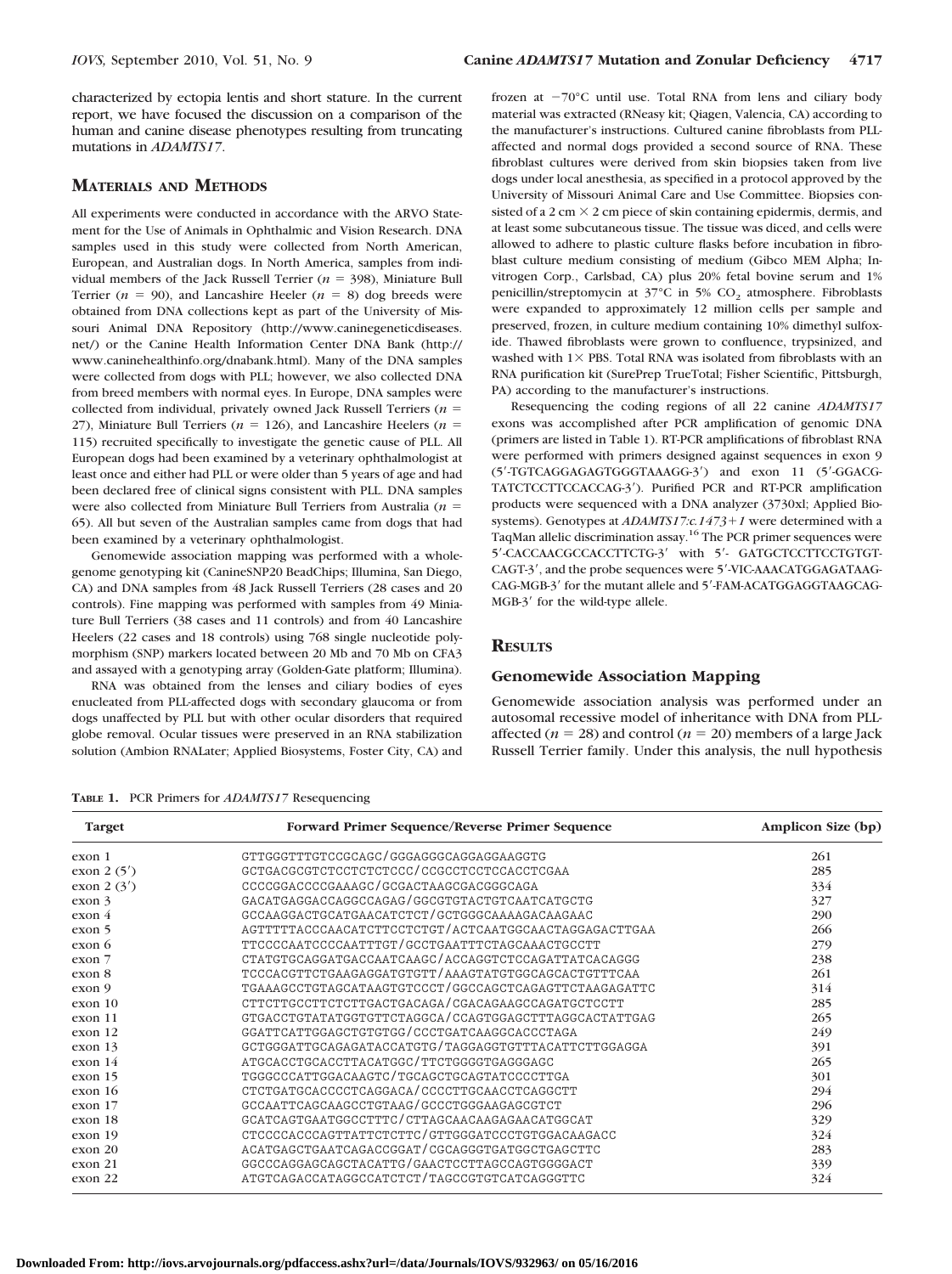A

of no association specifies expected genotype class frequencies to be in Hardy-Weinberg equilibrium. Under the alternative hypothesis of recessive inheritance, affected dogs are all homozygous for one SNP allele, and all normal dogs either are heterozygotes or are homozygotes for the alternate allele. To discriminate between these hypotheses, we constructed an index based on the expected genotype frequencies under the alternate hypothesis and found the expected value and variance of the index under the null hypothesis. These were used to construct a *t*-test for each SNP, which produced nominal *P* that we converted to  $-\log_{10}(P)$  values to facilitate the genomewide association analysis plots in Figure 1. This analysis identified a single 4-Mb segment of CFA3 with strong associations between SNPs and PLL (Fig. 1A). This chromosomal region overlapped the PLL locus region previously mapped with DNA samples from Miniature Bull Terriers and Lancashire Heelers (Fig. 1B).<sup>13</sup> Inspection of the genotypes from individual Jack Russell Terriers revealed that 26 of the 28 affected dogs were homozygous at seven consecutive CFA3 SNPs from 43,292,397 to 44,045,545 bp on build 2.1 of the canine genome reference sequence (http://www.ncbi.nlm.



nih.gov/projects/mapview/map\_search.cgi?taxid-9615), whereas only 1 of 20 control dogs was homozygous for this 7-SNP haplotype. These SNPs were flanked by SNP markers that were heterozygous in some affected dogs, thus defining a 1.2-Mb target region from 42,932,098 to 44,147,699 bp on CFA3 containing 8 genes (Fig. 1C).

### **Fine Mapping**

Of the 768 genotyped SNPs located between 20,112,571 and 69,975,205 bp on CFA3, 593 SNPs were informative in 60 PLL-affected Miniature Bull Terriers and Lancashire Heelers and 29 members of these breeds with healthy eyes. The strongest associations were obtained for SNPs located between 41,227,703 and 49,013,128 bp (Fig. 1D). Within this region, 36 of the 38 PLL-affected Miniature Bull Terriers and 17 of the 22 PLL-affected Lancashire Heelers were homozygous for a 21-SNP haplotype from 43,175,187 to 43,790,361, whereas only one of the control dogs, a Lancashire Heeler, was homozygous for the entire haplotype. The haplotype was flanked by markers that were heterozygous in some affected dogs at 43,153,038 and

> **FIGURE 1.** Summary of the results from mapping the PLL locus. (**A**) Genomewide association analysis of case and control samples from Jack Russell Terriers in which  $-\log_{10} P$  values were determined with a recessive model. (**B**) The  $-\log_{10} P$  values for the CFA3 SNPs from (**A**) are plotted versus their CFA3 positions on an expanded horizontal axis. *Orange rectangle*: position of the PLL locus previously mapped with samples from Miniature Bull Terriers and Lancashire Heelers.13 *Dotted lines*: beginning at 42.9 Mb and 44.2 Mb, these lines define a region of SNP homozygosity among samples from affected Jack Russell Terriers. (**C**) Plot of the chromosomal positions of the eight genes within the region of homozygosity of affected Jack Russell Terriers. *Dotted lines*: beginning at 43.1 Mb and 43.8 Mb, these lines define a region of SNP homozygosity among samples from affected Miniature Bull Terriers and Lancashire Heelers. (**D**) The  $-\log_{10} P$  values for CFA3 SNPs, determined from Miniature Bull Terriers and Lancashire Heelers, are plotted versus CFA3 chromosomal position.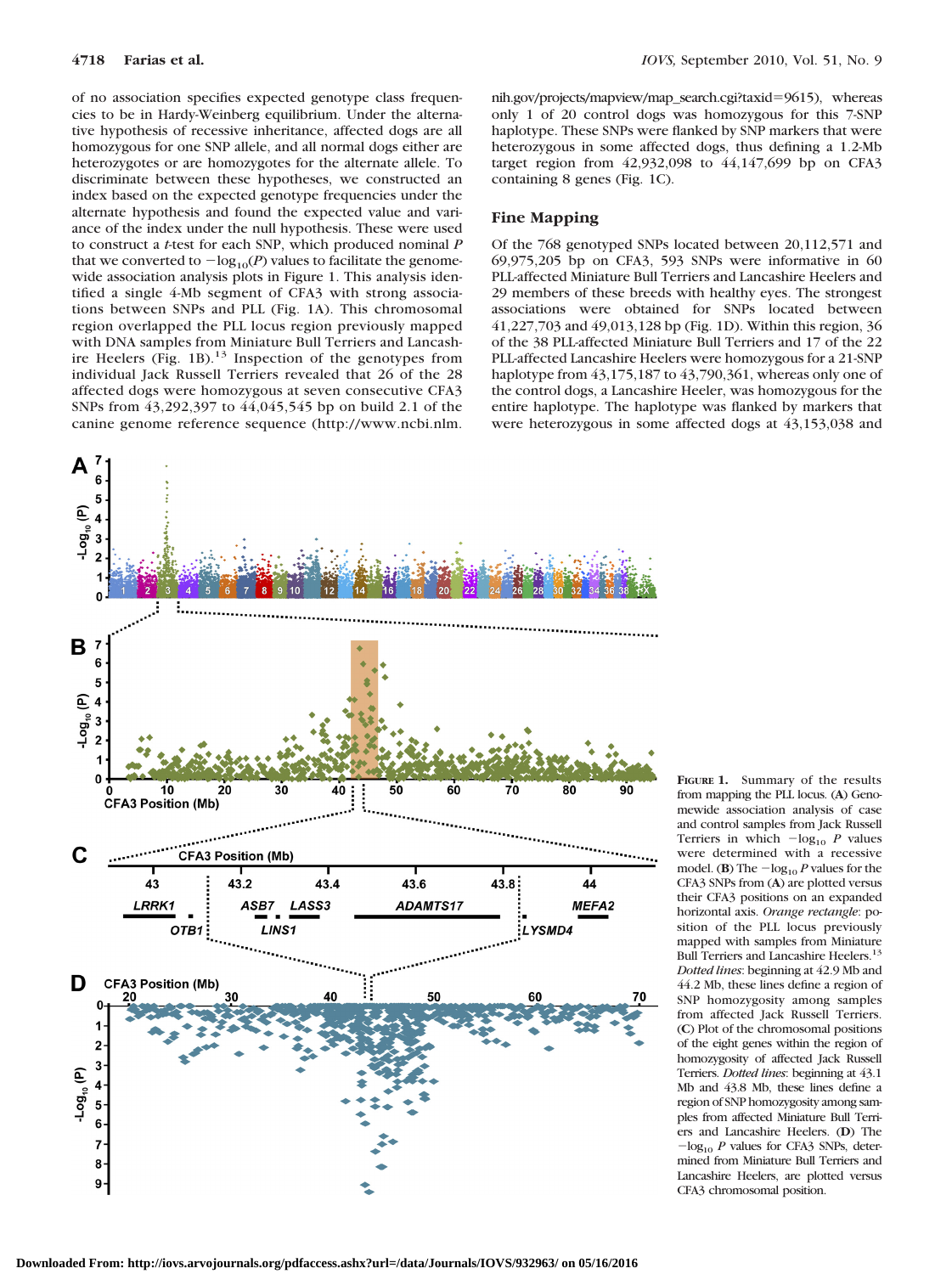

**FIGURE 2.** Agarose gel electrophoretograms containing RT-PCR amplicons produced with RNA from A/A homozygous PLL-affected dogs and G/G homozygous control dogs. A band at 284 bp was expected from the consecutive splicing of exon 9 to exon 10 to exon 11; a band at 133 bp was expected from the splicing of exon 9 to exon 11. Sources of RNA include lens tissue from an affected Jack Russell Terrier (*lane 2*), lens tissue from a control English Springer Spaniel (*lane 3*), ciliary body tissue from the same affected Jack Russell Terrier (*lane 4*), ciliary body tissue from the same control English Springer Spaniel (*lane 5*), cultured fibroblasts from a different affected Jack Russell Terrier (*lane 6*), cultured fibroblasts from a control Jack Russell Terrier (*lane 7*), and a no-template control (*lane 8*).

43,816,982 bp, thus refining the CFA3 target region to 664 kb, which contained four genes (Fig. 1C).

#### **Resequencing and Transcript Analysis**

Among the four genes in the CFA3 target region, *ADAMTS17* was considered the best candidate because it encodes a protein structurally similar to that encoded by *ADAMTS4L*, a gene associated with autosomal recessive ectopia lentis.7 Resequencing the 22 *ADAMTS17* coding exons from PLL-affected Jack Russell Terriers and control dogs revealed two sequence variants in the gene from affected dogs: a silent  $C \rightarrow T$  transition at c.396 (numbering as in EMBL XM\_545825.2) and a  $G \rightarrow A$ transition at  $c.1473+1$ , which destroys the splice donor recognition site in intron 10. Because there are no potential cryptic splice donor sites in the vicinity, the  $G \rightarrow A$  transition was expected to cause exon 10 skipping, $17$  resulting in a frame shift and a premature termination codon. This was verified by RT-PCR, with primers designed against exons 9 and 11 and used to amplify *ADAMTS17* transcripts in total RNA from PLLaffected and control dogs. Agarose gel electrophoretograms of RT-PCR amplicons derived from G/G homozygous control dogs contained a single band at approximately 284 bp, as was expected from the splicing of consecutive exons (Fig. 2). Sequence analysis of this amplicon confirmed the respective splicing of exons 9 to 10 to 11 and also revealed that exon 11 was preceded by an alternative splice acceptor sites such that three base pairs from the  $3'$  end of intron 10 were included in about half the transcripts (Fig. 3). The RT-PCR amplification of RNA from the A/A homozygous dogs produced a single band at

approximately 133 bp (Fig. 2). Sequence analysis confirmed that exon 9 was spliced to the alternate splice site acceptors that precede exon 11, causing the expected frame shift (Fig. 3). The bands produced with RNA from the PLL-affected dogs were nearly as bright as those produced from equivalent amounts of the control RNA, indicating that a readily detectable amount of the mutant transcript escaped nonsense-mediated mRNA decay.<sup>18</sup>

## **Association between Genotype and Phenotype**

DNA samples from 829 individual dogs were genotyped at *ADAMTS17:c.14731.* Table 2 shows the number of normal and PLL-affected dogs and the percentage of dogs affected for each breed and genotype. There was a strong association between PLL and the A/A genotype (Fisher's exact  $2 \times 3$  test;  $P = 2.9 \times 10^{-43}$  for the Miniature Bull Terriers,  $P = 4.7 \times$  $10^{-57}$  for the Jack Russell Terriers,  $P = 3.0 \times 10^{-16}$  for the Lancashire Heelers, and  $P = 3.14 \times 10^{-120}$  for all tested dogs; Table 2). Nonetheless, 15 of 176 dogs with the A/A genotype had normal eyes when last examined. The average age for these 15 dogs was 2.4 years (range, 1–10 years). Of the 196 dogs with PLL, 161 were A/A homozygotes, 23 were A/G heterozygotes, and 12 were G/G homozygotes. Among the Jack Russell Terriers with the G/G genotype, the percentage that exhibited PLL was very similar to the percentage of A/G Jack Russell Terriers with PLL. Similarly, with the Lancashire Heelers, the percentage affected was similar for that with the G/G genotype and that with the A/G genotype. In contrast, PLL was five times more common among Miniature Bull Terriers with the A/G genotype than among Miniature Bull Terriers with the G/G genotype (Table 2).

## **DISCUSSION**

All SNPs with strong associations with PLL in Jack Russell Terriers were clustered in a region of CFA3 that overlapped the PLL locus previously mapped in Miniature Bull Terriers and Lancashire Heelers, $13$  indicating that the disease was an allelic trait in all three breeds. Fine mapping led to the identification of *ADAMTS17* as the most credible candidate gene and to the discovery of a  $G \rightarrow A$  transition at *ADAMTS17:c.1473+1* that destroys the exon 10 splice donor recognition site. RNA from PLL-affected dogs with the A/A genotype contained *ADAMTS17* transcripts with the skipping of exon 10, a frame shift, and a premature termination codon between the metalloprotease domain and the disintegrin-like domain. Homozygosity for the A allele was strongly associated with PLL in all three dog breeds. Taken together, these findings implicate the A allele at the beginning of intron 10 of *ADAMTS17* as the most common cause of canine PLL in the three breeds examined. Nonetheless, the 15 A/A homozygotes with normal eyes and the 35 PLL-affected dogs that were not A/A homozygotes (Table 2) deserve comment. All but one of the A/A homozygotes with normal eyes were younger than 6 years of age, whereas

**FIGURE 3.** Exon splicing patterns of transcripts from normal and mutant *ADAMTS17* alleles. In mRNA from the normal allele, exon 9 is spliced to exon 10, which is spliced to each of the two alternative splice acceptor sites at the 5' end of exon 11. In RNA from the mutant allele, exon 10 is skipped and exon 9 is spliced to the alternative exon 11 splice acceptor sites. *Arrows*: position of the transition at *ADAMTS17:c.11431*.

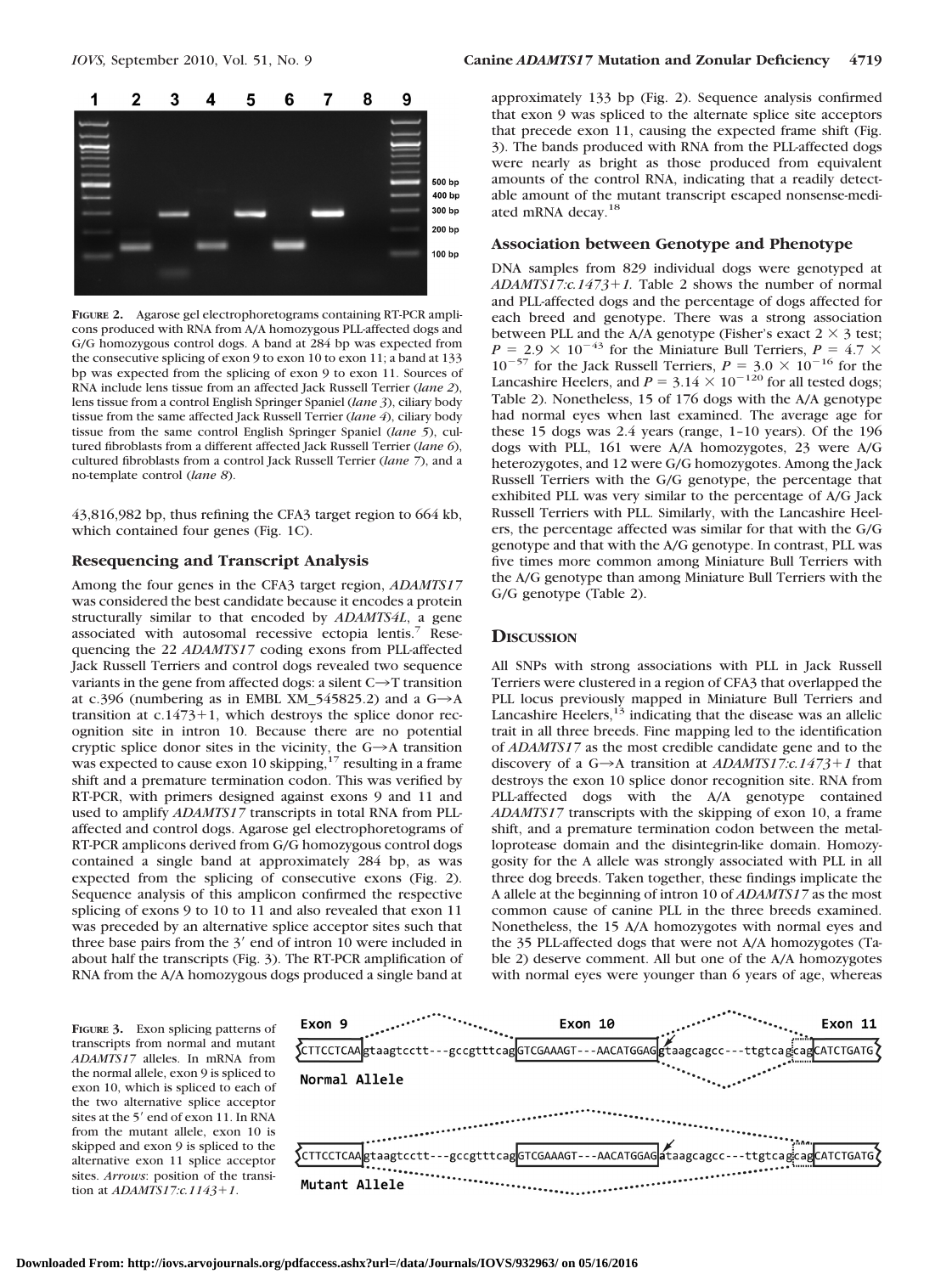|            |                               | <b>Breed</b> |     |                             |     |                   |     |                 |     |     |     |     |
|------------|-------------------------------|--------------|-----|-----------------------------|-----|-------------------|-----|-----------------|-----|-----|-----|-----|
|            | <b>Miniature Bull Terrier</b> |              |     | <b>Jack Russell Terrier</b> |     | Lancashire Heeler |     | <b>All Dogs</b> |     |     |     |     |
| Genotype   | A/A                           | A/G          | G/G | A/A                         | A/G | G/G               | A/A | A/G             | G/G | A/A | A/G | G/G |
| <b>PLL</b> | 85                            | 16           | 2   | 55                          | 2   | 6                 | 21  |                 | 4   | 161 | 23  | 12  |
| Normal     | 11                            | 96           | 71  | 3                           | 79  | 280               |     | 46              | 46  | 15  | 221 | 397 |
| Total      | 96                            | 112          | 73  | 58                          | 81  | 286               | 22  | 51              | 50  | 176 | 244 | 409 |
| % PLL      | 89                            | 14           | 2.7 | 95                          | 2.5 | 2.1               | 95  | 9.8             | 8.0 | 91  | 9.4 | 2.9 |

|  |  |  | TABLE 2. Breeds, Genotypes, and Phenotypes for the 829 Dogs Studied |  |  |  |
|--|--|--|---------------------------------------------------------------------|--|--|--|
|--|--|--|---------------------------------------------------------------------|--|--|--|

with PLL the initial lens luxation can occur in dogs as old as 10.<sup>10</sup> Many of these dogs are expected to develop PLL as they grow older.

Twelve of 409 (or 3%) of the G/G homozygous dogs had PLL. These dogs might have had one or more of the alternative forms of PLL with a divergent breed distribution and a distinct zonular histopathology, previously described by other investigators.11,12 The true prevalence of non-*ADAMTS17*–associated PLL in these breeds is probably much lower than 3% because efforts were made to include as many PLL-affected dogs as possible in this study. If all the PLL in dogs with the A/G and G/G genotypes resulted from factors unrelated to *ADAMTS17*, the within-breed percentage of dogs affected with PLL should have been similar for each genotype. As indicated in Table 2, similar percentages of affected dogs were found for A/G and G/G Jack Russell Terriers (2.5% and 2.1%, respectively) and for A/G and G/G Lancashire Heelers (9.8% and 8.0%, respectively). In the Miniature Bull Terriers, however, the percentage of PLL-affected dogs was more than five times higher among dogs with the A/G genotype than among dogs with the G/G genotype (14% vs. 2.7%, respectively; Table 2). This suggests that compared with the G/G homozygotes, the A/G heterozygotes may be at increased risk for PLL and that this putative increased risk may depend on the breed or genetic background of the dog.

*ADAMTS17* is one of 19 known mammalian members of the ADAMTS family of genes that encode secreted metalloproteases that proteolytically modify extracellular structural proteins.19,20 The products of ADAMTS genes are modular proteins composed of an N-terminal signal peptide, a prodomain, a metalloprotease domain, a disintegrin-like domain, a central thrombospondin type 1 domain, a cysteine-rich domain, and a spacer domain, followed by a variety of C-terminal structures that, in the case of ADAMTS17, consist of four thrombospondin repeats and a PLAC domain. The thrombospondin units are thought to facilitate the binding of ADAMTS proteins to components of the extracellular matrix.<sup>20</sup> Certain ADAMTS gene products are required for normal growth and for the normal development of organs such as the adrenal gland, kidney, uterus, and heart. $21-23$  ADAMTS gene products have been implicated in the pathogenesis of important human diseases, including metastatic cancer and arthritis.24,25 Mutations or allelic differences in a variety of ADAMTS genes have been associated with a diverse set of diseases or phenotypes, including Ehlers-Danlos syndrome type VIIC (OMIM 225410),26 WMS,<sup>5</sup> osteoarthritis,<sup>27</sup> osteoporosis (OMIM 166710),<sup>28</sup> thrombotic thrombocytopenic purpura (OMIM 274150),<sup>29</sup> and abnormal pigment distribution.<sup>30</sup>

Morales et al.15 recently reported WMS-like symptoms in patients from the Arabian Peninsula who were homozygous for 1 of 3 distinct truncating mutations in *ADAMTS17*. These patients shared the decreased stature and ocular abnormalities (lenticular myopia, ectopia lentis, spherophakia, and secondary glaucoma) characteristic of WMS patients; however, unlike WMS patients, they did not have brachydactyly, joint stiffness,

or congenital heart abnormalities. The ocular pathology was attributed to a zonular fiber deficiency that allowed the lens to round up and impinge on the anterior chamber; nonetheless, broken or missing zonular fibers were not detected.<sup>15</sup>

Although the report of Morales et al.<sup>15</sup> may encourage future discoveries of additional WMS-like patients with *ADAMTS17* mutations, the current understanding of this newly recognized WMS-like disease phenotype is based on clinical findings from eight children or young adults (average age, 20.4 years; range,  $10-36$  years<sup>15</sup>) who might have been in the early stages of a lifelong and potentially progressive degenerative disease. In contrast, PLL has been recognized for more than 75 years,<sup>8</sup> has diminished the eyesight of hundreds or thousands of members of several dog breeds, and has been the subject of several scientific reports and reviews.<sup>8–14,31–34</sup> Results obtained from past and future studies of PLL may contribute to our understanding of the WMS-like disease, and vice versa.

None of the previous reports about PLL indicate that the skeletal sizes of affected dogs are any different from those of unaffected members of the same breed. $8-14,31-34$  Nonetheless, if dogs with preclinical PLL are slightly smaller than their littermates, selection for decreased size might have inadvertently contributed to the high frequencies of the A allele in these small-dog breeds. Future comparisons of anatomic dimensions from adult littermates with different *ADAMTS17* genotypes could be used to determine whether PLL has both skeletal and ocular components, as is reported to occur in the WMS-like disease.<sup>15</sup> The ocular manifestations of truncating *ADAMTS17* mutations appear to be less severe in human patients than in dogs with PLL. All eight human patients had subluxated lenses and distorted but unbroken zonular fibers,<sup>15</sup> whereas, PLL is usually diagnosed after zonular fiber breakage and full luxation of the initial lens. $9-11$  Nonetheless, with PLL, a usually undetected period of subluxation can precede the initial luxation. $9-11$  The eight young human patients with WMS-like disease may be at a comparable early subluxation stage of their disease. It remains to be seen whether their zonules will eventually detach, leading to full lens luxations as typically occurs in canine PLL.

The WMS-like disease described by Morales et al.<sup>15</sup> appears to be a recessive trait. Most, but not all, earlier reports indicate that PLL is also recessive<sup>10,14,31-34</sup>; however, the overabundance of PLL-affected heterozygous Miniature Bull Terriers (Table 2) opens the possibility that individuals with a heterozygous *ADAMTS17* mutation may be at an increased risk for disease. This could be attributed to haploinsufficiency, or, alternatively, the gene product from the mutant allele may have a dominant negative effect on zonular development or maintenance. In spite of the premature termination codon in the transcript from the mutant allele, the comparable brightness of the wild-type and mutant bands in the RT-PCR gel (Fig. 3) indicates that a substantial amount of the mutant transcript escapes nonsense-mediated mRNA decay. Morales et al.<sup>15</sup> also noted that all three truncating *ADAMTS17* alleles of patients with WMS-like disease produced stable transcripts.